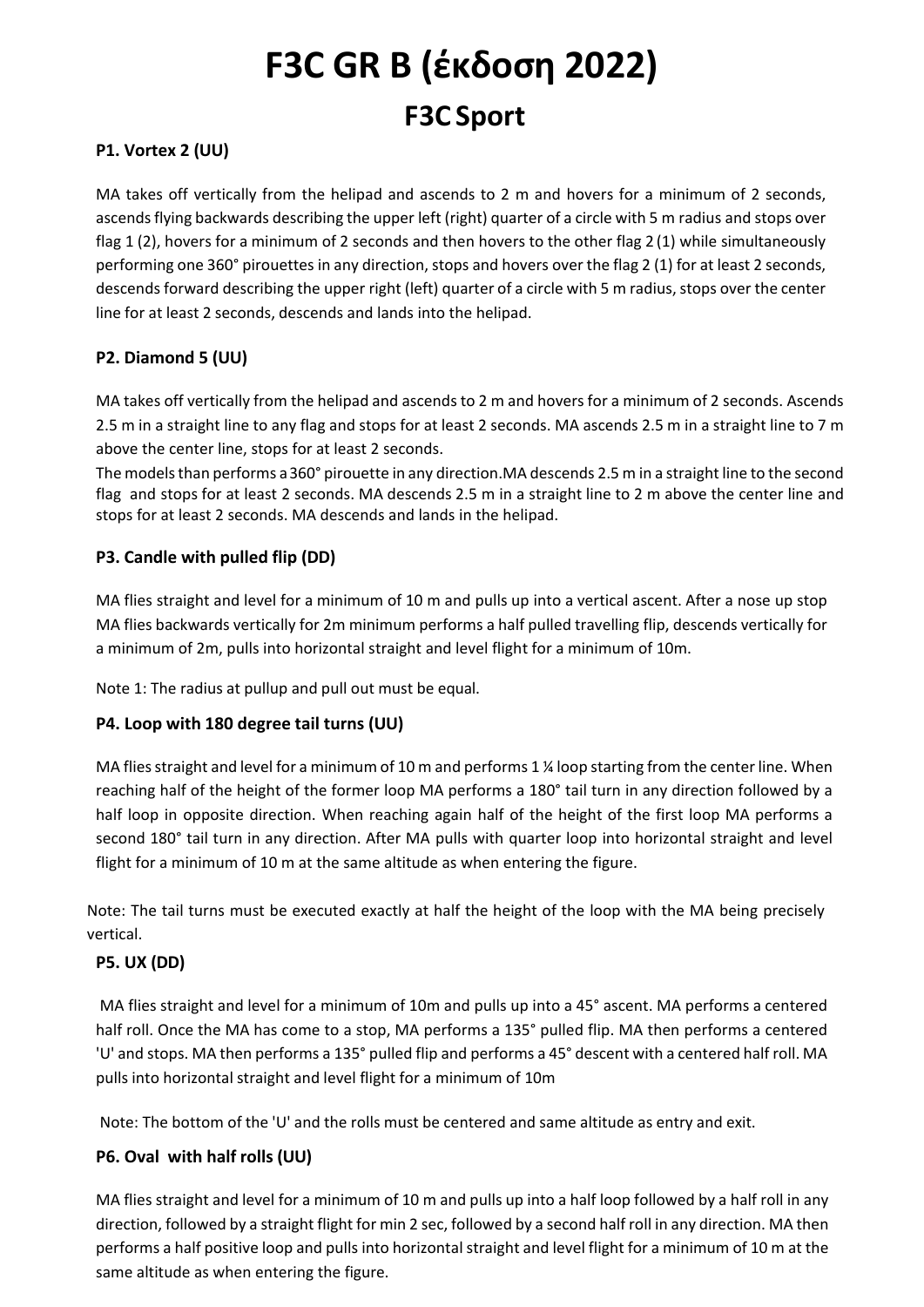#### **P7. Two half rolls (DD)**

MA flies straight and level for a minimum of 10m. MA performs a half roll in either direction. Model flies inverted for a minimum of 1 second, crossing the center line. Model performs a half roll in either direction. MA flies straight and level for a minimum of 10m.

### **P8. Umbrella (UU)**

MA flies straight and level for a minimum of 10 m and pulls up into a vertical ascent. After a nose up stop MA flies backwards and performs a half loop. MA stop at the same height as the first stop. MA descends vertically. MA pulls into horizontal straight and level flight for a minimum of 10m.

Note 1: The radius at pullup and pull out must be equal.

#### **P9 Straight Autorotation (UU)**

MA flies at a minimum altitude of 20 m. Manoeuvre begins when MA are at 45°angle to the center of the helipad. MA must be in the autorotation state when it cuts this plane. The engine power must be reduced to idle (or off) at this point. The 45º degree descend must start at this point and the descending rate must be constant from this point just before touchdown on the helipad.